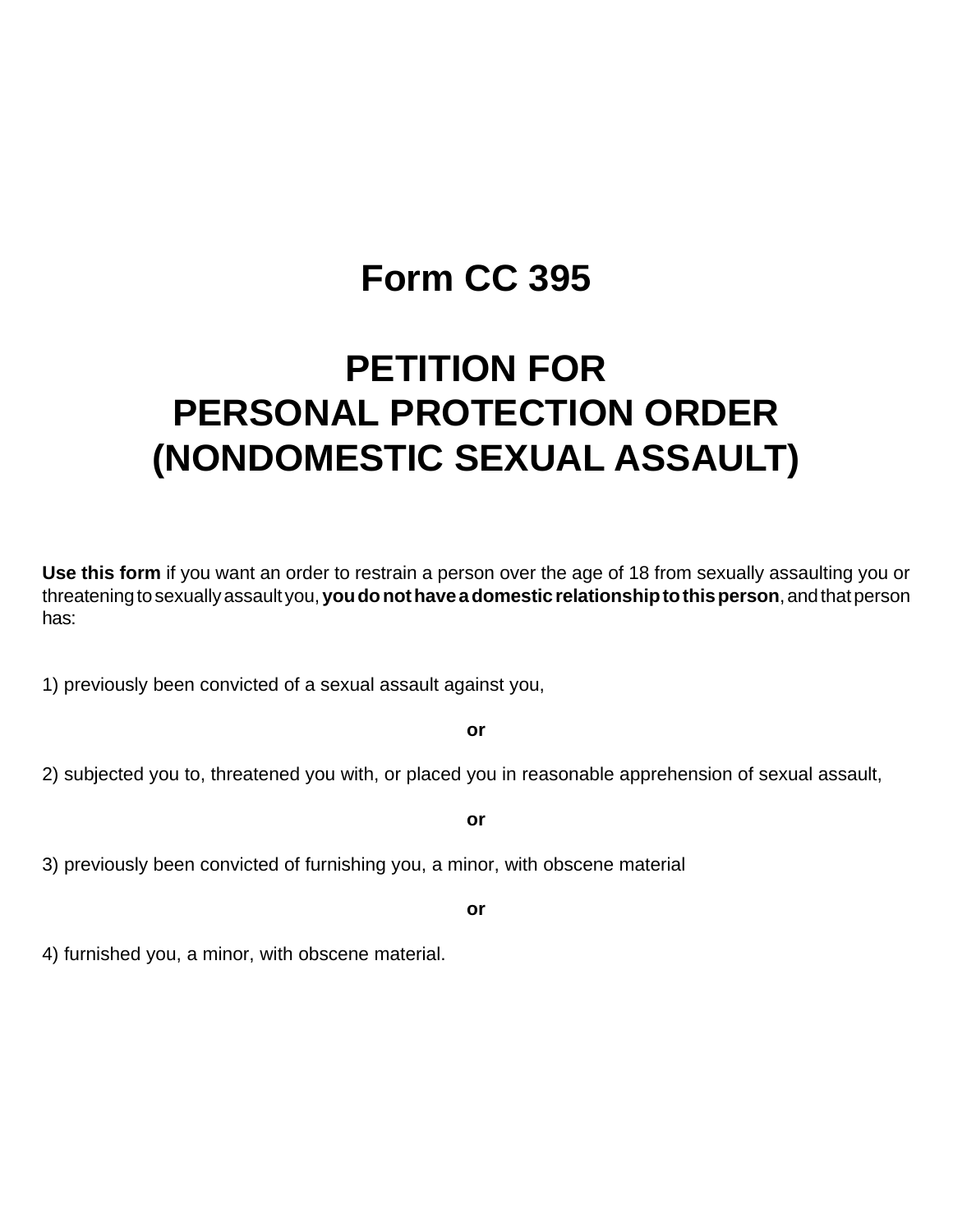#### **INSTRUCTIONS FOR COMPLETING "PETITION FOR PERSONAL PROTECTION ORDER (NONDOMESTIC SEXUAL ASSAULT)"**

### **Please print neatly. Press firmly because you are printing on five copies.**

By filling in this form, you are asking for a personal protection order that tells the respondent not to do certain things you don't want him or her to do. **If you are in immediate danger,** you should ask the judge for an "ex parte" order, which will be issued without waiting for a hearing. Items A through H must be completed before your petition can be filed with the court. Please read the instruction for each item. Then fill in the correct information for that item on the form.

- **A** Write **your** name, address, and telephone number in the "Petitioner" box. If you are under 18 years of age, write in your age. Write the name, address, and telephone number of the person you want restrained in the "Respondent" box. **If you want the address and telephone number where you live to be kept from the respondent, do not write that address here. Write the address of a relative or friend or a post office box where the court can contact you.**
- $\mathbf{B}$  Check the box if the respondent is required to carry a firearm at work. If you aren't sure, check the box "unknown."
- $\zeta$  Check in item 3.a. whether there is a pending action between you and the respondent. If there is, fill in the case number, the name of the court, the county, and the state or province where the action was filed, and the name of the judge.

Check in item 3.b. whether there are any court orders or judgments between you and the respondent. If there are, fill in the case number, the name of the court, the county, and the state or province where the order or judgment was entered, and the name of the judge that signed the order.

- **D** Check each box that explains why you need a personal protection order. **If you checked item 4.c. or 4.d., explain in** as much **detail** as possible why you are asking for a personal protection order. Describe what has happened, what has been threatened, or what obscene material has been furnished to you, so the judge has enough facts to decide if a personal protection order should be signed. Include dates and places. Write on a separate sheet of paper and attach it to this form.
- **E Check only those boxes** you need because you must be able to convince the judge you need all the protection you are requesting.
- $\mathbf{F}$  An "ex parte order" means you do not have to let the other party know in advance that you are asking the court for an order and you do not have to wait for a court hearing to get the order. Check the box for an "ex parte order" if you believe the other party might hurt you or threaten you if he or she found out you were getting an ex parte personal protection order.

If you do not check the box for an ex parte order, you must have a court hearing. Fill out form CC 381.

- If you are under 18 years old, you may need an adult (called a "next friend") to petition for you. Check this box if you have a next friend helping you file this form, and have the next friend sign the petition.
- **H**) Write in today's date and sign the form. Hand the form to the county clerk. The clerk will fill in the rest of the information and will give you your copies.

**You must read the booklet "Instructions for Personal Protection Orders" for directions on the legal process.**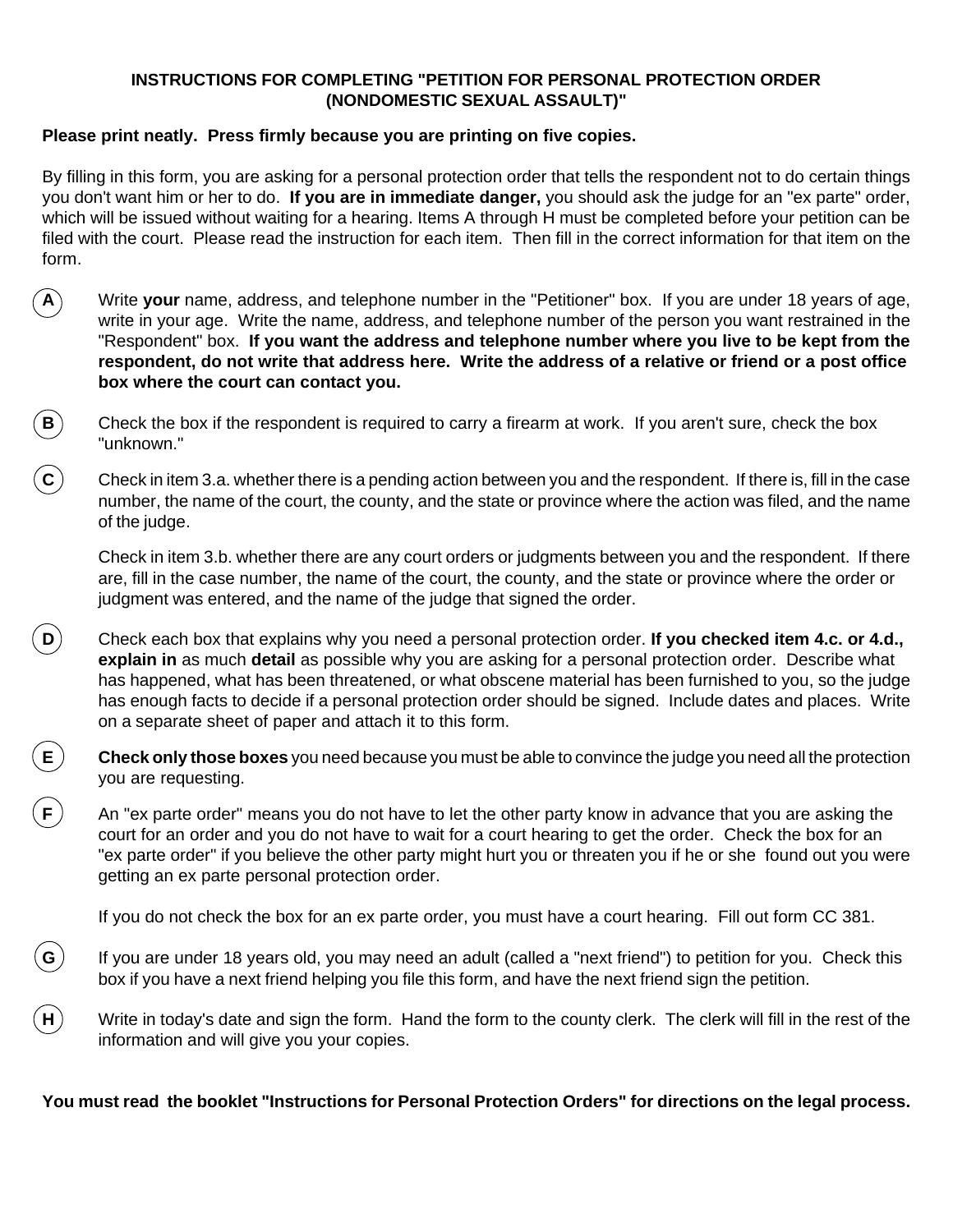| Approved, SCAO                                                                                                                                                                                                                                                                                                                                                                                                                                                                                                                                                                                                                                                                                                                                                                                                                                                                                                                                                                                                                                                                                                                                                                                                                                                                                                                                                                                                                                                                                                                                                                                                                                                                                                                                                                                                                                                                                                                                                                                                                                                                                                                                                                                                                  | Original - Court<br>1st copy - Judge/Assignment clerk (green)<br>2nd copy - Respondent (blue)                                                                                |                                               | 3rd copy - Petitioner (pink)<br>4th copy - Return (yellow)                 |                     |
|---------------------------------------------------------------------------------------------------------------------------------------------------------------------------------------------------------------------------------------------------------------------------------------------------------------------------------------------------------------------------------------------------------------------------------------------------------------------------------------------------------------------------------------------------------------------------------------------------------------------------------------------------------------------------------------------------------------------------------------------------------------------------------------------------------------------------------------------------------------------------------------------------------------------------------------------------------------------------------------------------------------------------------------------------------------------------------------------------------------------------------------------------------------------------------------------------------------------------------------------------------------------------------------------------------------------------------------------------------------------------------------------------------------------------------------------------------------------------------------------------------------------------------------------------------------------------------------------------------------------------------------------------------------------------------------------------------------------------------------------------------------------------------------------------------------------------------------------------------------------------------------------------------------------------------------------------------------------------------------------------------------------------------------------------------------------------------------------------------------------------------------------------------------------------------------------------------------------------------|------------------------------------------------------------------------------------------------------------------------------------------------------------------------------|-----------------------------------------------|----------------------------------------------------------------------------|---------------------|
| <b>STATE OF MICHIGAN</b>                                                                                                                                                                                                                                                                                                                                                                                                                                                                                                                                                                                                                                                                                                                                                                                                                                                                                                                                                                                                                                                                                                                                                                                                                                                                                                                                                                                                                                                                                                                                                                                                                                                                                                                                                                                                                                                                                                                                                                                                                                                                                                                                                                                                        | <b>PETITION FOR PERSONAL</b>                                                                                                                                                 |                                               | <b>CASE NO.</b>                                                            |                     |
| 30th<br><b>JUDICIAL CIRCUIT</b><br><b>COUNTY</b><br>Ingham                                                                                                                                                                                                                                                                                                                                                                                                                                                                                                                                                                                                                                                                                                                                                                                                                                                                                                                                                                                                                                                                                                                                                                                                                                                                                                                                                                                                                                                                                                                                                                                                                                                                                                                                                                                                                                                                                                                                                                                                                                                                                                                                                                      | <b>PROTECTION ORDER</b><br>(NONDOMESTIC SEXUAL ASSAULT)                                                                                                                      |                                               |                                                                            | <b>PH</b>           |
| <b>Court address</b>                                                                                                                                                                                                                                                                                                                                                                                                                                                                                                                                                                                                                                                                                                                                                                                                                                                                                                                                                                                                                                                                                                                                                                                                                                                                                                                                                                                                                                                                                                                                                                                                                                                                                                                                                                                                                                                                                                                                                                                                                                                                                                                                                                                                            |                                                                                                                                                                              |                                               |                                                                            | Court telephone no. |
| 313 West Kalamazoo Street, Lansing, MI 48933                                                                                                                                                                                                                                                                                                                                                                                                                                                                                                                                                                                                                                                                                                                                                                                                                                                                                                                                                                                                                                                                                                                                                                                                                                                                                                                                                                                                                                                                                                                                                                                                                                                                                                                                                                                                                                                                                                                                                                                                                                                                                                                                                                                    |                                                                                                                                                                              |                                               | $(517)$ 483-6500                                                           |                     |
| Petitioner's name<br>$\mathbf{A}$                                                                                                                                                                                                                                                                                                                                                                                                                                                                                                                                                                                                                                                                                                                                                                                                                                                                                                                                                                                                                                                                                                                                                                                                                                                                                                                                                                                                                                                                                                                                                                                                                                                                                                                                                                                                                                                                                                                                                                                                                                                                                                                                                                                               | Age                                                                                                                                                                          | Respondent's name, address, and telephone no. |                                                                            | Age                 |
|                                                                                                                                                                                                                                                                                                                                                                                                                                                                                                                                                                                                                                                                                                                                                                                                                                                                                                                                                                                                                                                                                                                                                                                                                                                                                                                                                                                                                                                                                                                                                                                                                                                                                                                                                                                                                                                                                                                                                                                                                                                                                                                                                                                                                                 |                                                                                                                                                                              |                                               |                                                                            |                     |
| Address and telephone no. where court can reach petitioner                                                                                                                                                                                                                                                                                                                                                                                                                                                                                                                                                                                                                                                                                                                                                                                                                                                                                                                                                                                                                                                                                                                                                                                                                                                                                                                                                                                                                                                                                                                                                                                                                                                                                                                                                                                                                                                                                                                                                                                                                                                                                                                                                                      | $\mathbf v$                                                                                                                                                                  |                                               |                                                                            |                     |
| 1. The petitioner and respondent have never been husband and wife, resided in the same household together, had a child in                                                                                                                                                                                                                                                                                                                                                                                                                                                                                                                                                                                                                                                                                                                                                                                                                                                                                                                                                                                                                                                                                                                                                                                                                                                                                                                                                                                                                                                                                                                                                                                                                                                                                                                                                                                                                                                                                                                                                                                                                                                                                                       |                                                                                                                                                                              |                                               |                                                                            |                     |
| common, or had a dating relationship with one another.<br>The respondent is required to carry a firearm in the course of his/her employment. $\Box$ Unknown.<br>B                                                                                                                                                                                                                                                                                                                                                                                                                                                                                                                                                                                                                                                                                                                                                                                                                                                                                                                                                                                                                                                                                                                                                                                                                                                                                                                                                                                                                                                                                                                                                                                                                                                                                                                                                                                                                                                                                                                                                                                                                                                               |                                                                                                                                                                              |                                               |                                                                            |                     |
| 3. a. There $\,\sqcup$ are<br>are not                                                                                                                                                                                                                                                                                                                                                                                                                                                                                                                                                                                                                                                                                                                                                                                                                                                                                                                                                                                                                                                                                                                                                                                                                                                                                                                                                                                                                                                                                                                                                                                                                                                                                                                                                                                                                                                                                                                                                                                                                                                                                                                                                                                           |                                                                                                                                                                              |                                               | other pending actions in this or any other court regarding the parties.    |                     |
| Case number                                                                                                                                                                                                                                                                                                                                                                                                                                                                                                                                                                                                                                                                                                                                                                                                                                                                                                                                                                                                                                                                                                                                                                                                                                                                                                                                                                                                                                                                                                                                                                                                                                                                                                                                                                                                                                                                                                                                                                                                                                                                                                                                                                                                                     | Name of court, county, and state or province                                                                                                                                 | Name of judge                                 |                                                                            |                     |
|                                                                                                                                                                                                                                                                                                                                                                                                                                                                                                                                                                                                                                                                                                                                                                                                                                                                                                                                                                                                                                                                                                                                                                                                                                                                                                                                                                                                                                                                                                                                                                                                                                                                                                                                                                                                                                                                                                                                                                                                                                                                                                                                                                                                                                 |                                                                                                                                                                              |                                               |                                                                            |                     |
| b. There $\Box$ are<br>are not                                                                                                                                                                                                                                                                                                                                                                                                                                                                                                                                                                                                                                                                                                                                                                                                                                                                                                                                                                                                                                                                                                                                                                                                                                                                                                                                                                                                                                                                                                                                                                                                                                                                                                                                                                                                                                                                                                                                                                                                                                                                                                                                                                                                  |                                                                                                                                                                              |                                               | orders/judgments entered by this or any other court regarding the parties. |                     |
| Case number                                                                                                                                                                                                                                                                                                                                                                                                                                                                                                                                                                                                                                                                                                                                                                                                                                                                                                                                                                                                                                                                                                                                                                                                                                                                                                                                                                                                                                                                                                                                                                                                                                                                                                                                                                                                                                                                                                                                                                                                                                                                                                                                                                                                                     | Name of court, county, and state or province                                                                                                                                 | Name of judge                                 |                                                                            |                     |
|                                                                                                                                                                                                                                                                                                                                                                                                                                                                                                                                                                                                                                                                                                                                                                                                                                                                                                                                                                                                                                                                                                                                                                                                                                                                                                                                                                                                                                                                                                                                                                                                                                                                                                                                                                                                                                                                                                                                                                                                                                                                                                                                                                                                                                 |                                                                                                                                                                              |                                               |                                                                            |                     |
| $\Box$ c. I have a reasonable apprehension of sexual assault because the respondent has sexually assaulted me or threatened<br>$\Box$ d. I am a minor and the respondent has furnished obscene material to me. Explain what has happened (attach additional sheets).<br>$\left( \mathbf{E}\right)$<br>5. I make this petition under the authority of MCL 600.2950a(2) and ask the court to grant a personal protection order prohibiting<br>the respondent from<br>entering onto property where I live.<br>$\square$ entering onto property at $\_$<br>threatening to sexually assault, kill, or physically injure me or another named person $\equiv$<br>purchasing or possessing a firearm.<br>interfering with my efforts to remove my children or personal property from premises that are solely owned or leased by<br>the respondent.<br>interfering with me at my place of employment or education or engaging in conduct that impairs my employment or<br>educational relationship or environment.<br>following me or appearing within my sight.<br>approaching or confronting me in a public place or on private property.<br>appearing at my workplace or residence.<br>entering onto or remaining on property owned, leased, or occupied by me.<br>contacting me by telephone.<br>sending mail or electronic communications to me.<br>placing an object on or delivering an object to property owned, leased, or occupied by me.<br>posting an electronic message with the intent to cause others to contact me in a way that would make me feel terrorized,<br>frightened, intimidated, threatened, harassed, or molested.<br>doing any other specific act or conduct that imposes upon or interferes with my personal liberty or that causes me a<br>reasonable apprehension of violence or sexual assault, as follows:<br>$\bf F$<br>6. I request an ex parte order because immediate and irreparable injury, loss, or damage will occur between now and a<br>hearing or because notice itself will cause irreparable injury, loss, or damage before the order can be entered.<br>G<br>7. I have a next friend petitioning for me. I certify that the next friend is not disqualified by statute and is an adult. | or a substantially similar law from another jurisdiction (insert case number in item 3.b.).<br>me with sexual assault. Explain what has happened (attach additional sheets). |                                               |                                                                            |                     |
| н<br>Date                                                                                                                                                                                                                                                                                                                                                                                                                                                                                                                                                                                                                                                                                                                                                                                                                                                                                                                                                                                                                                                                                                                                                                                                                                                                                                                                                                                                                                                                                                                                                                                                                                                                                                                                                                                                                                                                                                                                                                                                                                                                                                                                                                                                                       |                                                                                                                                                                              | Petitioner's/Next friend's signature          |                                                                            |                     |